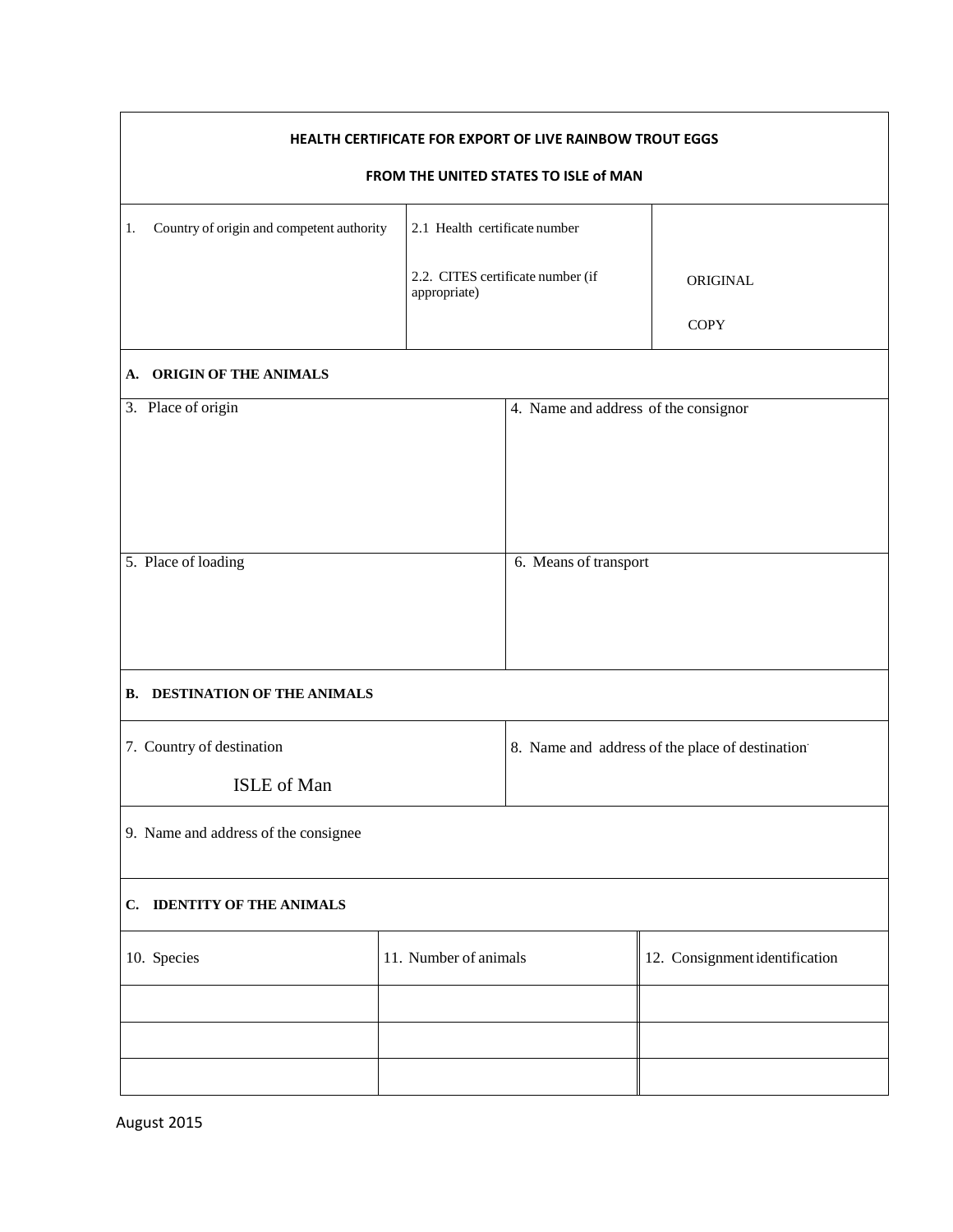## **Export conditions for USA origin live Rainbow trout eggs for further rearing in the Isle of Man**

All consignments must be certified in accordance with Commission Regulation (EU) No 1012/2012 of 11 June 2012 amending Regulation (EC) No 1251/2008 as regards the placing on the market and import requirements for consignments of aquaculture animals intended for Member States or parts thereof with national measures approved by Decision 2010/221/EU as amended taking into account that the Isle of Man is an approved zone for Viral Haemorrhagic Septicaemia (VHS) and Infectious Haematopoietic Necrosis (IHN) and has additional guarantees for Infectious Pancreatic Necrosis (IPN), Bacterial Kidney Disease (BKD), Spring Viraemia of Carp (SVC) and Gyrodactylus salaris (Gs).

## **And in addition supplementary health guarantees as detailed below to be certified: Additional Health certification**

I the undersigned official inspector being a veterinarian hereby certify that:

A) I have inspected all fish on the farm of origin within 72 hours of loading and there were no clinical signs of disease.

B) The farm of origin is considered free of the following:

Infectious Haematopoietic Necrosis (IHN) Viral Haemorrhagic Septicaemia (VHS) Infectious Pancreatic Necrosis (IPN) Onchorhynchus Masou Virus disease (OMV) Epizootic Haematopoietic Necrosis (EHN) Infectious Salmon Anaemia (ISA) Piscirickettsiosis (Piscirickettsia salmonis)

On the basis of:

- i) a lack of clinical signs and;
- ii) negative test results to twice yearly testing at appropriate times for the last two years using laboratory isolation techniques described in Decision 2001/183/EC previously applicable under 91/67 EC or most recently stated in the OIE Diagnostic Manual for Aquatic Animal Diseases designed to detect a 2% prevalence with 95% confidence level.

C) The farm of origin is considered free of the following:

Furunculosis (*Aeromonas salmonicida*) Enteric Redmouth (*Yersinia ruckeri*) Bacterial Kidney Disease (*Renibacterium salmoninarum*) Whirling Disease (*Myxobolus cerebralis*)

On the basis of:

i) a lack of clinical signs and;

August 2015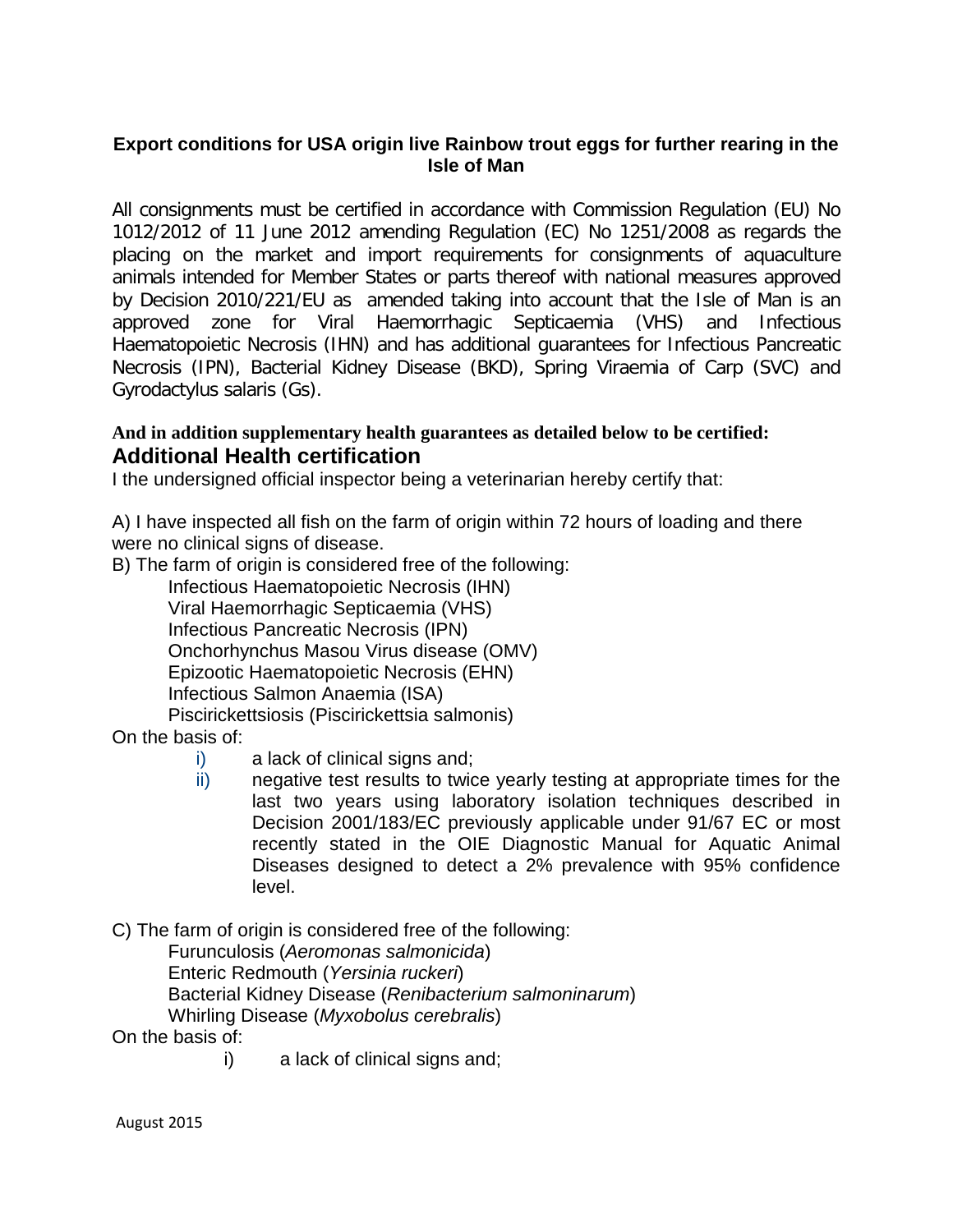ii) negative test results to twice yearly testing at appropriate times for the last two years using laboratory isolation techniques described in Decision 2001/183/EC previously applicable under 91/67 EC or most recently stated in the OIE Diagnostic Manual for Aquatic Animal Diseases or the Fish Health Blue Book of the American Fisheries Society with at least one of the twice yearly tests being designed to detect a 2% prevalence with 95% confidence level.

. D) The farm of origin is considered free of *Gyrodactylus salaris On the basis that it has never been recorded in the United States of America.*

E) The farm of origin or lot to be exported is considered free of Streptococosis (*Lactococcus garvieae*) on the

basis of:

- i) a review of the mortality records for the last two years and;
- ii) a lack of clinical signs attributable to these pathogens for the last two years and;
- iii) since egg collection the eggs have been kept in an isolated hatchery system and in particular have been incubated in clean borehole or clean spring water and kept isolated from other eggs and their water not complying with (iv) below;
- iv) each individual parent fish which produced the eggs for this export consignment gave negative bacterial culture test results utilizing a sample of kidney collected from each female fish at the time of the egg collection and each male fish at the time of milt collection. All samples were tested in Washington Animal Disease Diagnostic Laboaratory (WADDL). All fish were negative for *Lactococcus garvieae*.
- F) The eggs are considered low risk for *Flavobacterium psychrophilum* on the basis of:
	- i) a review of the mortality records for the last two years and
	- ii) a lack of clinical signs attributable to this pathogen on the farm of origin and;
	- iii) since egg collection the eggs have been kept in an isolated hatchery system and in particular have been incubated in clean borehole or clean spring water and kept isolated from other eggs and their water not complying with (iv) below;
	- iv) each individual parent fish which produced the eggs for this export consignment was sampled for *Flavobacterium psychrophilum:* in the case of male fish spleen at the time of milt collection and in the case of females spleen and ovarian fluid collected at the time of egg collection. All samples were tested for *Flavobacterium psychrophilum* in Washington Animal Disease Diagnostic Laboaratory (WADDL) and gave negative bacterial culture test results. All fish were negative for *Flavobacterium psychrophilum*.

G) Fish on the farm of origin of the eggs and on the farm of origin of the parent fish have not been vaccinated against any of the above mentioned diseases.